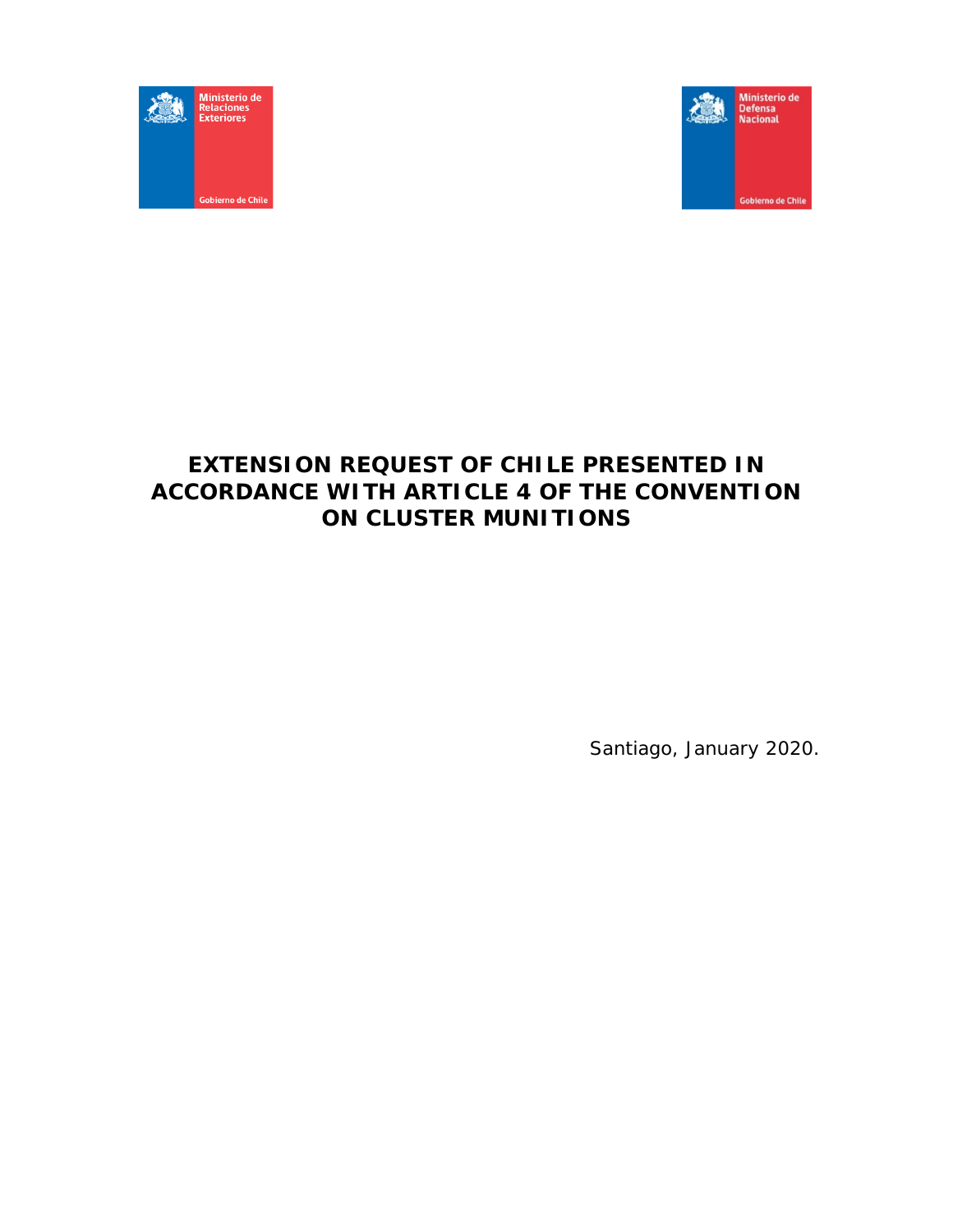| <b>Content</b>                                                                | Pag            |
|-------------------------------------------------------------------------------|----------------|
| <b>INDEX</b>                                                                  | 1              |
| A. Executive Summary                                                          | $\overline{2}$ |
| 1. Duration of the proposed extension                                         | 5              |
| 2. Rationale and resource mobilization                                        | $\overline{5}$ |
| 3. Preparation of future work and the status of work already conducted        | 6              |
| under national clearance and demining programs during the initial 10          |                |
| year period and any subsequent extensions                                     |                |
| 4. Summary work plan for the extension period                                 | 7              |
| 5. Total area suspected of containing cluster munitions remnants at the       | $\tau$         |
| time of entry into force of the Convention                                    |                |
| 6. Additional areas containing cluster munitions remnants discovered after    | $\overline{7}$ |
| such entry into force                                                         |                |
| 7. Total area suspected of containing cluster munition remnants cleared       | 7              |
| since entry into force of the Convention                                      |                |
| 8. Total area suspected of containing cluster munition remnants remaining     | $\tau$         |
| to be cleared during the proposed extension                                   |                |
| 9. Circumstances that have impeded the ability of the State Party to          | 7              |
| destroy all cluster munition remnants located in areas under its              |                |
| jurisdiction or control during the initial 10 year period, and those that     |                |
| may impede its ability during the proposed extension                          |                |
| 10. Humanitarian, social, economic and environmental implications of the      | 8              |
| proposed extension                                                            |                |
| 11. All contact details of the national focal person with whom follow up will | 8              |
| be conducted                                                                  |                |
| <b>B. Detailed narrative</b>                                                  | 8              |
| 12. Origins of the Article 4 challenges to meeting the deadline               | 8              |
| 13. Methods used to identify areas containing cluster munitions               | $\overline{8}$ |
| 14. Existing national demining structures and capacities                      | 8              |
| 15. Nature and extent of the progress made to date using terminology and      | 8              |
| providing information in a manner consistent with IMAS                        |                |
| 16. Resources made available to support progress made to date                 | 9              |
| 17. Methods and standards used to release suspected areas, including          | 9              |
| quality assurance standards                                                   |                |
| 18. Efforts undertaken in the effective exclusion of civilians from suspected | 9              |
| areas                                                                         |                |
| 19. Nature and extent of the remaining challenges, using terminology          | 12             |
| contained within, and in a manner consistent with IMAS                        |                |
| 20. Humanitarian, social, economic and environmental implications of the      | 13             |
| proposed extension                                                            |                |
| 21. Institutional, financial, technical and human means and resources         | 13             |
| available and / or necessary in order to meet remaining challenges            |                |
| 22. Amount of time requested and reasoning behind the amount of time          | 14             |
| requested                                                                     |                |
| 23. Detailed work plan covering the amount of time requested, with            | 15             |
| measurable benchmarks                                                         |                |
| 24. Circumstances that may impede the ability of the State Party to destroy   | 15             |
| all cluster munition remnants located in areas under its jurisdiction or      |                |
| control during the proposed extension                                         |                |
| 25. Any other information relevant to the request for the proposed extension  | 15             |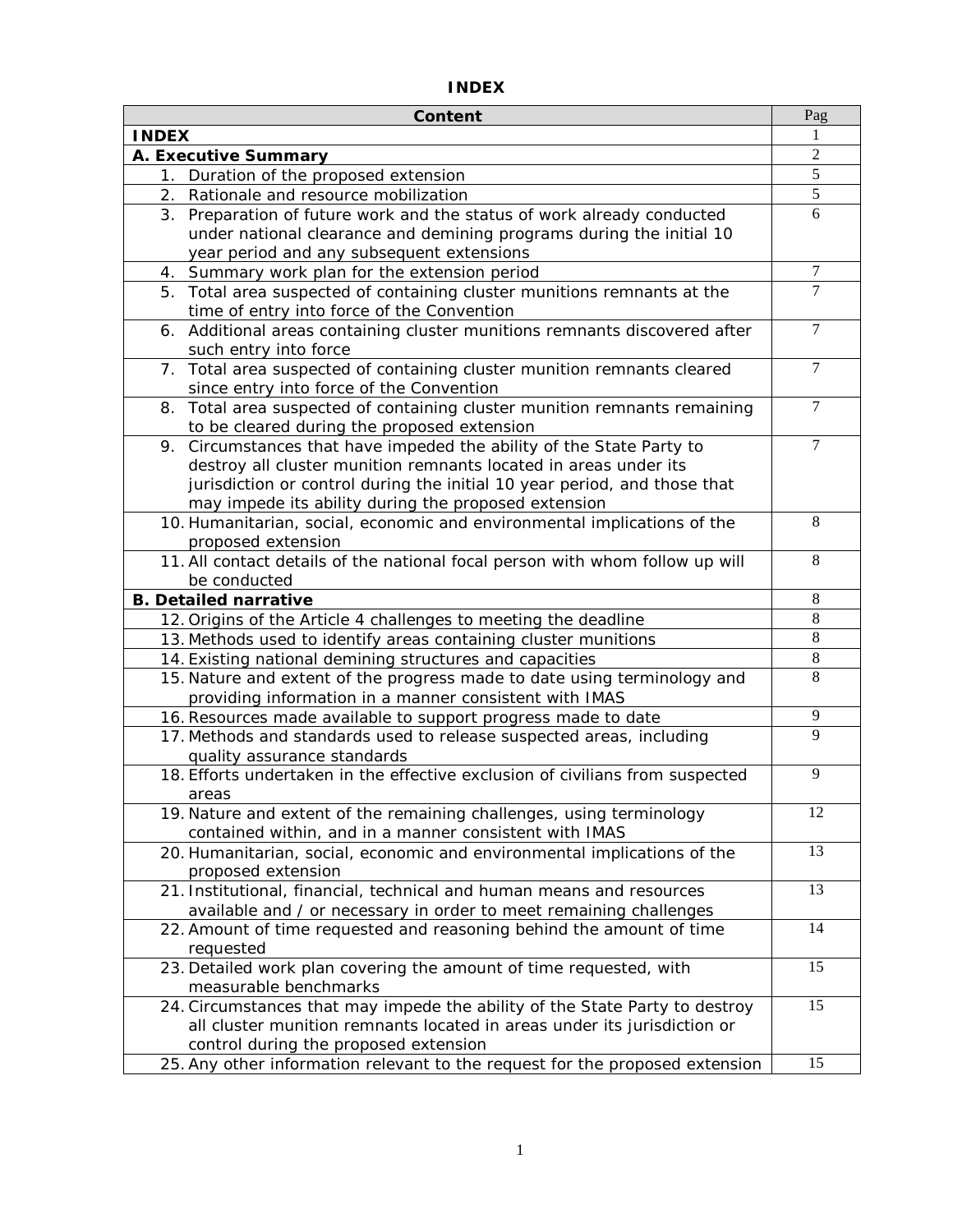## **EXTENSION REQUEST OF CHILE PRESENTED IN ACCORDANCE WITH ARTICLE 4 OF THE CONVENTION ON CLUSTER MUNITIONS (CCM)**

Santiago, January 2020.

# **A. Executive Summary**

- $\triangleright$  The State of Chile, after the ratification of the Oslo Convention that took place on August 2, 2011, has committed its compliance to the Convention on Cluster Munitions [CCM], establishing June 1st 2021 as the deadline to finish clearance of contaminated areas by cluster munition remnants.
- $\triangleright$  In this context, it is possible to affirm that Chile currently does not possess Cluster Munitions of any kind, having destroyed its stocks in July 2013, six years before the deadline established by the CCM (June 1, 2019).
- $\triangleright$  Chile has never used cluster munitions in a military conflict. However, this type of ammunition was specifically launched in four military shooting ranges for training purposes. These terrains are state lands and its enclosures are forbidden access for civilians and unauthorized military personnel, since they are used for specific military training activities only and will continue to be used as shooting ranges for different conventional weapons.

|                                     | <b>AREASTO</b> |                        |                     | ceranta            |  |
|-------------------------------------|----------------|------------------------|---------------------|--------------------|--|
| <b>REGION</b>                       | <b>CLEAR</b>   | AREA IN m <sup>2</sup> | <b>NAME</b>         | <b>INSTITUTION</b> |  |
| Arica y<br>Parinacota               | $\mathbf{1}$   | 33.710.000             | Pampa<br>Chaca Este | Army               |  |
|                                     |                | 35.750.000             | Delta               |                    |  |
| Tarapacá                            | $\overline{2}$ | 20.905.000             | Barrancas           | Air Force          |  |
| Magallanesy<br>Antártica<br>Chilena | 1              | 6.518.600              | Punta<br>Zenteno    | Air Force          |  |
| Total                               | 4              | 96.883.600             |                     |                    |  |

Figure 1. Description and locations of areas potentially contaminated with Cluster Munitions.

- $\triangleright$  The four shooting ranges where cluster munitions were used and declared "contaminated by suspicion" are located in remote areas from populated localities and the access to the civilian population is prohibited. In addition, these areas have been properly marked and delimited.
- $\triangleright$  Due to the above, in Chile there have been no victims from cluster munitions, but in the case a person would be victim of cluster munitions, it would be covered by the Law 21.021 that provides reparation and rehabilitation assistance to victims of explosion of mines or other abandoned or unexploded military explosive ordnance, promulgated on July 25, 2017.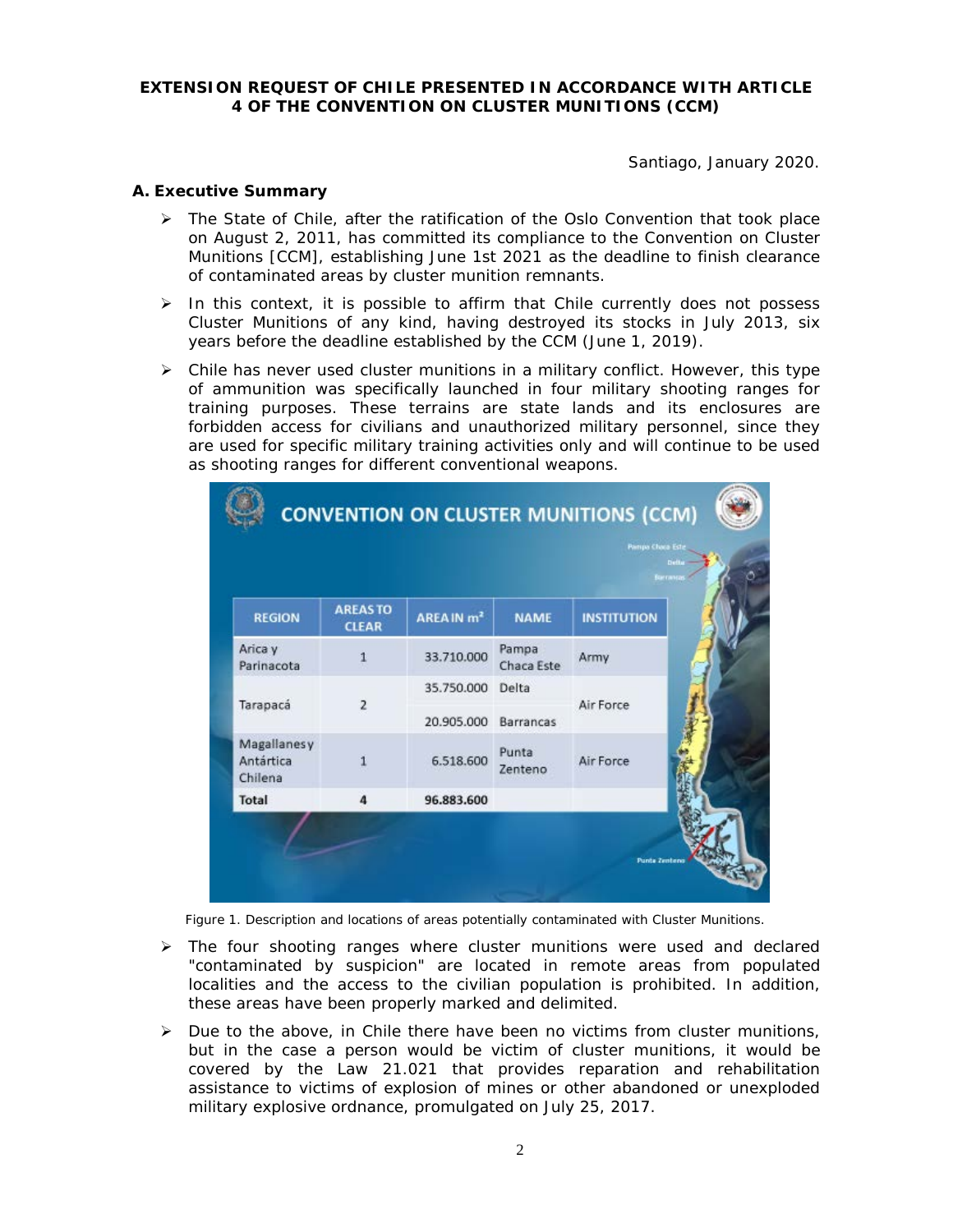> It should be noted that law 21.021, was developed in the framework of Chile's compliance with *The Convention on the Prohibition of the Use, Stockpiling, Production and Transfer of Anti-Personnel Mines and on their Destruction, known informally as the Ottawa Treaty,* but includes also *The Convention on Prohibitions or Restrictions on the Use of Certain Conventional Weapons which may be deemed to be Excessively Injurious or to have Indiscriminate Effects (with Protocols I, II and III)* and *The Convention on Cluster Munitions*. Law 20.021 intends to provide protection and assistance to the victims, regardless of the specific kind of armament involved.



Figure 2. General area of "**Pampa de Chaca Este**" Military Range (Desert terrain).



Figure 3. General area of **"Barrancas"** Military Range (Desert terrain).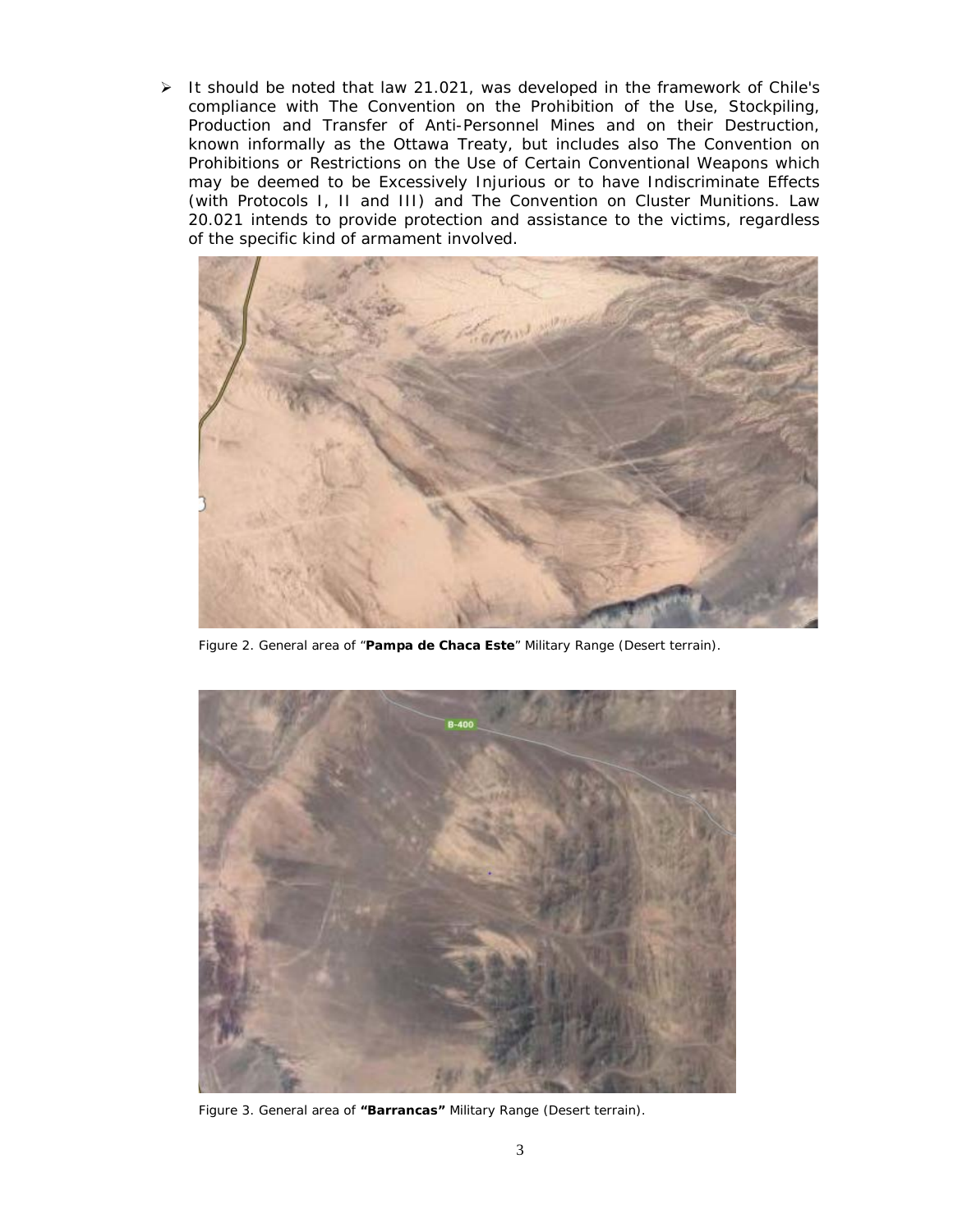

Figure 4. General area of "**Delta**" Military Range (Desert terrain)



Figure 5. General area of "**Punta Zenteno**" Military Range (Cold steppe terrain)

 $\triangleright$  Chile has renewed its commitment to comply completely the Conventions aforementioned, through several multilateral instances, aware as well of their importance for disarmament and international humanitarian law. However, our country has had to carry out a gradual implementation, in relation with national resources and capacities available. In addition, the implementation has been developed prioritizing the areas where civilians would eventually be most affected, as is the case of antipersonnel mines.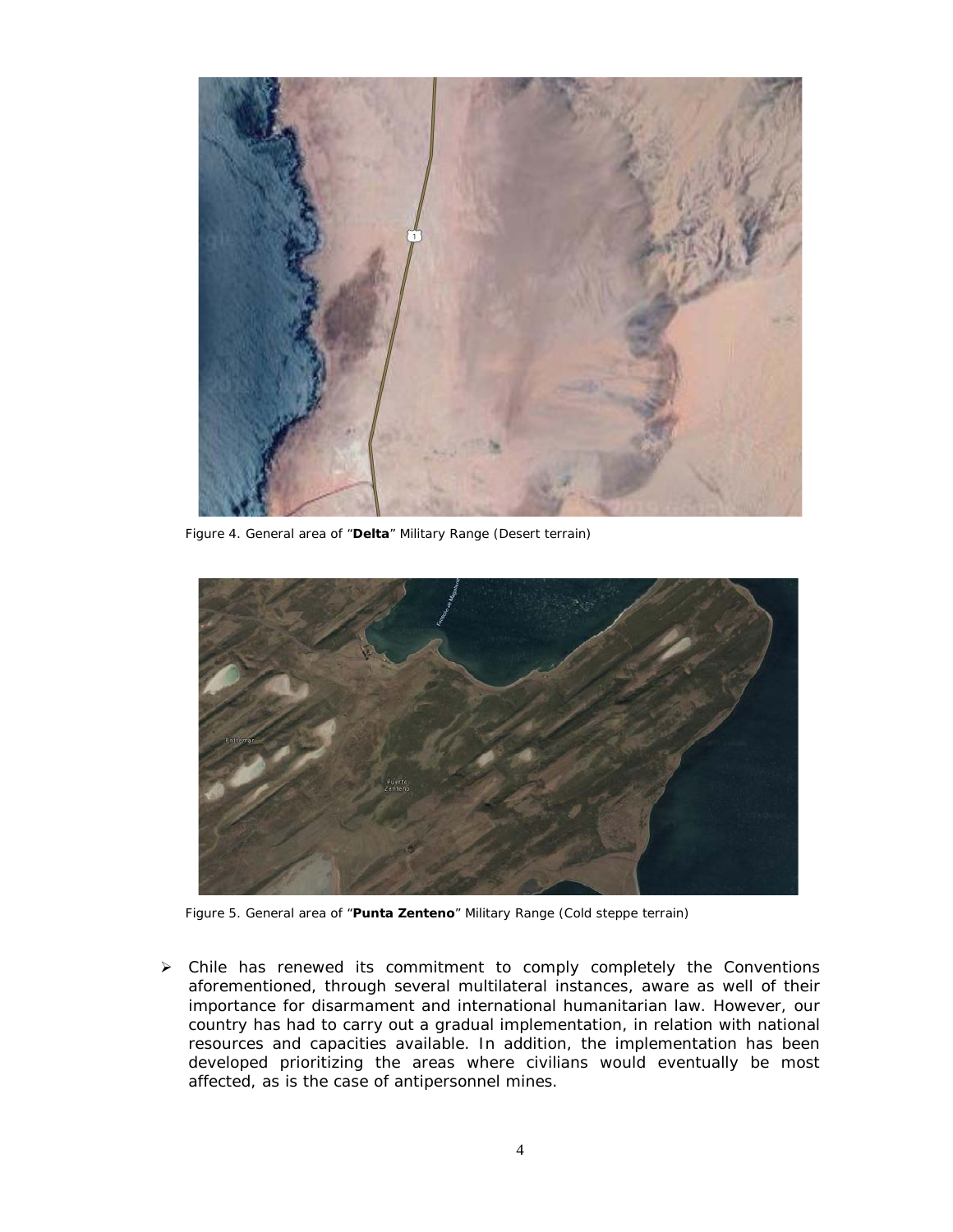- $\triangleright$  In that regard, the beginning of the clearing of the military ranges that are suspected of been contaminated by cluster munitions will be planned and budgeted, only when the process of lifting the antipersonnel-mined fields, defined in the Ottawa Convention, has been completed. The completion of these operations it is expected for March 2020.
- $\triangleright$  Regarding to the operations related with clearance of cluster munitions, during the year 2019, the "Non-Technical Survey" (NTS IMAS 08.10) was finalized, to define Suspected Hazard Areas (SHA).
- > Based on the non-technical survey (NTS), technical survey will be carried out (TS IMAS 08.20) that allow the confirmation of the affected areas and the cancellation of free areas, the beginning of which will be conditioned to the availability of resources. According to the national budget cycle, they may be available within the 2021-2022 periods. Once the necessary resources assigned, the work of tracking and clearance of cluster munitions in the four military areas will begin.
- $\triangleright$  On the other hand, also aware of the increasing importance of the implementation of the gender perspective in the field of disarmament, the Ministry of National Defense has promoted the incorporation of women to the teams that will hold operations of clearance of cluster munitions. This practice replicates what our country has already done regarding the operations related to the implementation of the Convention on the Prohibition of Employment, Storage, Production and Transfer of Antipersonnel Mines and on their Destruction.
- $\triangleright$  In the same way, and also derived from the national implementation of the Ottawa Convention for humanitarian demining, educational campaigns have been carried out to the civilian population, integrating the identification of risks related to mines, UXOs, cluster munitions and others explosive devices.
- 1. Duration of the proposed extension:
	- $\triangleright$  Requested time: 5 years.
	- $\triangleright$  Risks: Activity dependent on the necessary resources.
	- $\triangleright$  Assumptions: Have the necessary resources from the year 2021-2022.
- 2. Rationale and resource mobilization:
	- $\triangleright$  Chile, gave full compliance to the destruction of all stocks of cluster munitions.
	- $\triangleright$  This extension is requested in response to Chile's necessity, to first clear the contaminated land with antipersonnel mines, to comply with the obligations of the Convention on the Prohibition of the Use, Stockpiling, Production and Transfer of Anti-Personnel Mines and on Their Destruction, typically referred to as the "Ottawa Convention" or "Mine Ban Treaty", whose term expires for Chile on March 1, 2020 and the National Demining Commission (CNAD) must close the administrative cycle during that year.
	- $\triangleright$  The above for the following fundamentals:
		- The lands contaminated with antipersonnel mines, are located in various areas of the country, where there is a risk of accidents, in addition some belong to individuals and must be reintegrated for use in productive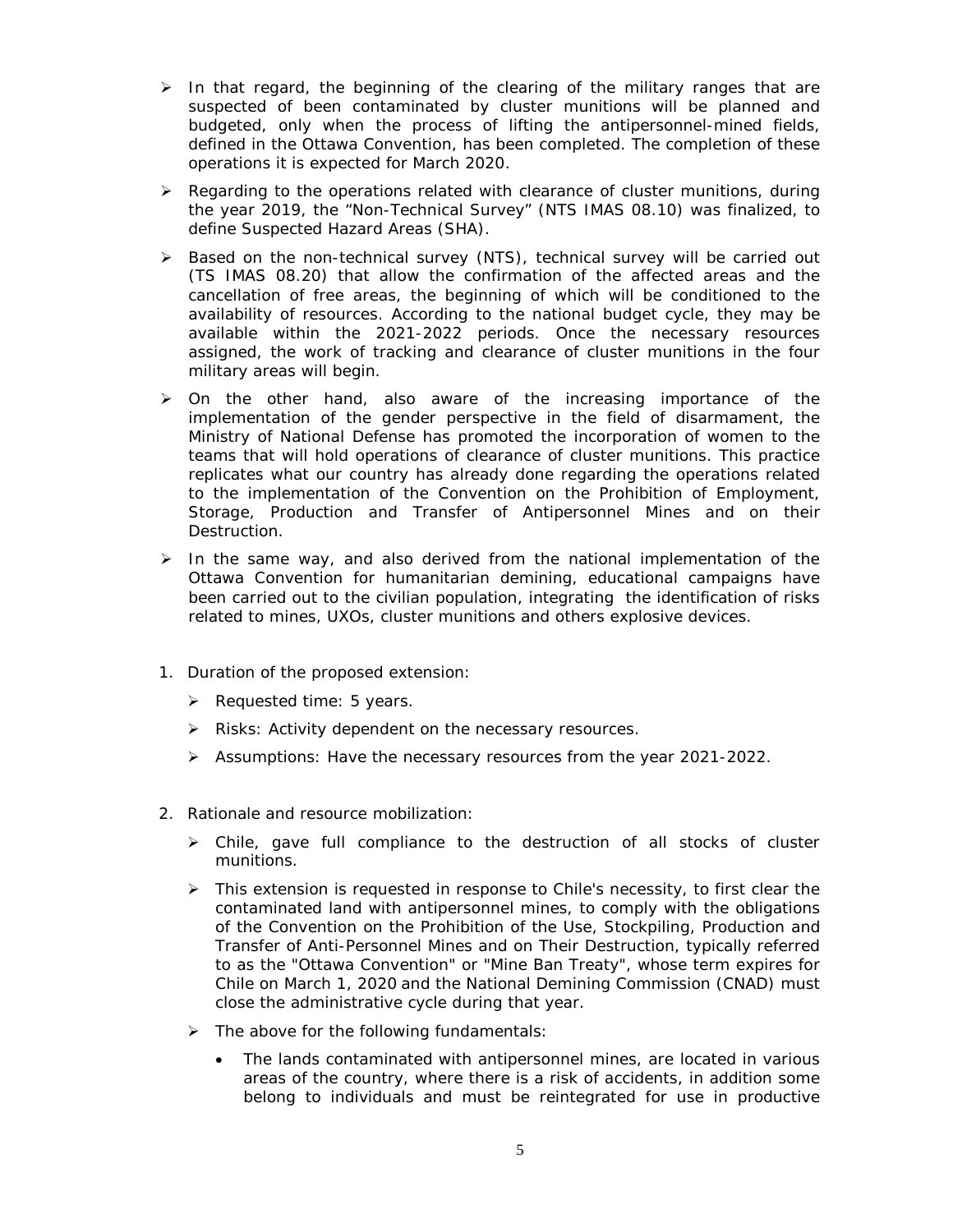activities. Due to the available national resources, the removal and cleaning of contaminated areas with antipersonnel mines was prioritized.

- In Chile, cluster munitions were only used in instructional and training activities, not because of a war. Consequently, there is no suspicion of remnants of this type of ammunition in areas where civilians can be exposed.
- The lands on which this ammunition were launched correspond to military ranges, which are of forbidden access for civilians and restricted for military personnel, since they are used for specific military training activities, punctually as weapons ranges of all kinds.
- Only for security reasons, it is estimated that these lands would be "contaminated by suspicion", because due to their destination (firing ranges), it cannot be guaranteed, that they are totally free of cluster munitions.
- $\triangleright$  Financial means available and required by the State party for the clearing and destruction of all remnants of cluster munitions during the proposed extension:
	- Financial means available:

For the year 2019, it was approved in the budget of the National Demining Commission (CNAD):

| Activity                                                                                                    | <b>Resources</b> |
|-------------------------------------------------------------------------------------------------------------|------------------|
| $EOD1$ 2 training at CEDDEX <sup>2</sup> for 20 students in CH\$ 12,000,000<br>the 1st semester of 2019.    |                  |
| EOD 3 training abroad for 6 Officers and 15 US\$ 180,437<br>NCO <sup>3</sup> s during the 2nd semester 2019 |                  |
| Performing Non-Technical Survey by the Armed<br>Forces for the reduction of contaminated areas.             | CH\$ 8,000,000   |

- Required financial means, US \$7,126,686.57 (Approximately)
- $\triangleright$  Technical means available and required by the State party for the clearing and destruction of all remnants of cluster munitions during the proposed extension:
	- Technical means available:

They would be made up of the Army and Navy demining units that are currently complying with the Convention on Antipersonnel Mines until March 1, 2020, who have the training to execute the clearing of potentially contaminated land. Eventually, Air Force personnel and units would be added.

• Required technical means:

As described in the previous paragraph, the available technical means will be used, once the specific retraining have been done.

3. Preparation of future work and the status of work already conducted under national clearance and demining programs during the initial 10 year period and any subsequent extensions:

 <sup>1</sup> *Explosives Ordnance Disposal*

<span id="page-6-1"></span><span id="page-6-0"></span> $2$  Training Center for Demining and Destruction of Explosives (CEDDEX), belonging to the School of Military Engineers (ESCING) of the Chilean Army

<span id="page-6-2"></span><sup>3</sup> Noncommissioned officer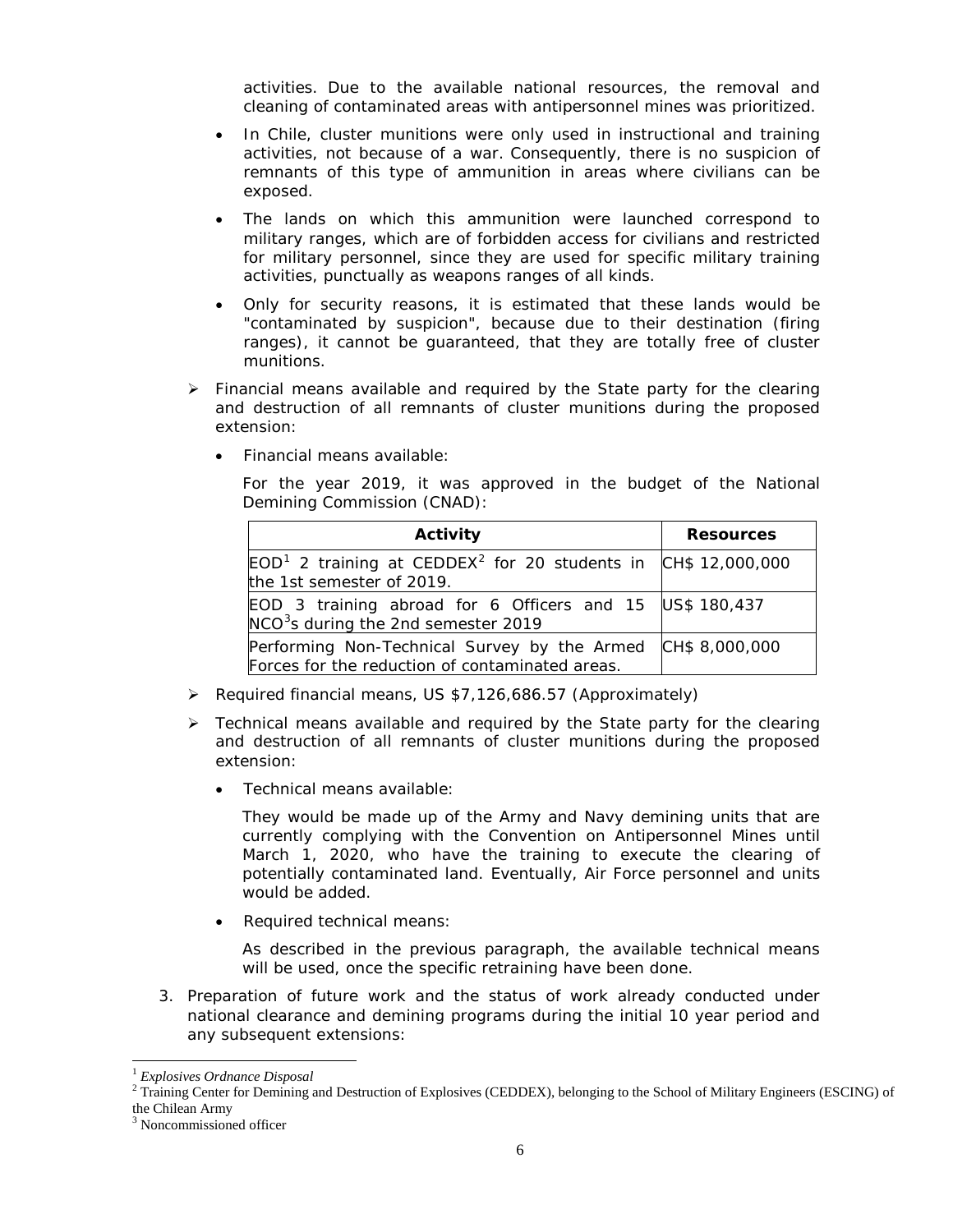- $\triangleright$  If the required resources are available, the units that have completed the demining of antipersonnel mines will be used to clear the land where cluster munitions were used.
- > During the first semester of the year 2019, 20 people from the Chilean Air Force were trained in Explosive Ordnance Disposal Course (EOD Level 2) at the Explosive Demining and Destruction Training Center (CEDDEX), belonging to the School of Engineers (ESCING) of the Chilean Army.
- From November 11 to December 06, 2019, 21 people were trained in Explosive Ordnance Disposal Course (EOD Level 3) at the International Demining Center (CID) of the Spanish Army Engineers Academy.
- $\triangleright$  Non-technical survey was carried out to reduce the possible contaminated areas, the result of which will be reported during January 2020.
- > Based on the non-technical survey (NTS), technical survey will be carried out (TS IMAS 08.20) that allow the confirmation of the affected areas and the cancellation of free areas, the beginning of which will be conditioned to the availability of resources.
- 4. Summary work plan for the extension period.
	- $\triangleright$  Depending on the non-technical survey of the possible contaminated areas, and the allocation of the required resources, the following is planned:
		- With the Humanitarian Demining Unit (UDH) "Arica", clear the "Pampa Chaca Este", military range in the Arica and Parinacota Region.
		- With the UDH "Calama" clear the "Delta" military range in the Tarapacá Region.
		- Creation of an EOD Unit of the Air Force, clear the "Barrancas" military range in the Tarapacá Region.
		- With the Landmine Operations Team of the Navy (POMTA), clear the "Punta Zenteno" military range in the Magallanes Region.
		- With the Explosive Demining and Destruction Training Center (CEDDEX), train staff and certify cleared land.
- 5. Total area **suspected** of containing cluster munitions remnants at the time of entry into force of the Convention:
	- It would correspond to **96,883,600 m2**
- 6. Additional areas containing cluster munitions remnants discovered after such entry into force:
	- $\triangleright$  There is none.
- 7. Total area suspected of containing cluster munition remnants cleared since entry into force of the Convention:
	- $\triangleright$  Cluster munitions have not been cleared, as priority has been given to the clearing of antipersonnel mines.
- 8. Total area suspected of containing cluster munition remnants remaining to be cleared during the proposed extension:
	- It would correspond to **64,611,124 m2**.
- 9. Circumstances that have impeded the ability of the State Party to destroy all cluster munition remnants located in areas under its jurisdiction or control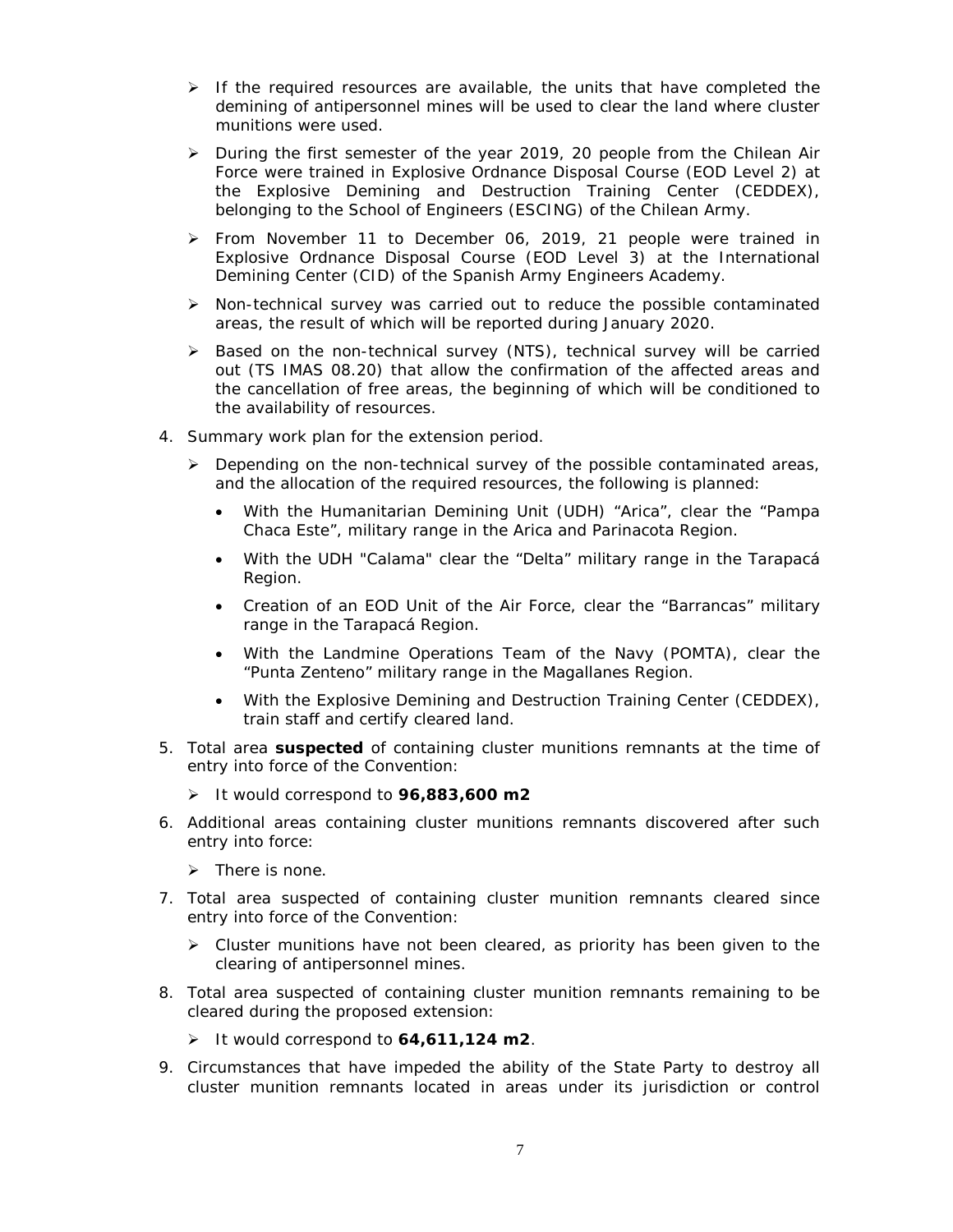during the initial 10 year period, and those that may impede its ability during the proposed extension:

- $\triangleright$  Cluster munitions have not been cleared, as priority has been given to the clearing of antipersonnel mines.
- 10. Humanitarian, social, economic and environmental implications of the proposed extension:
	- $\triangleright$  Chile does not register, until today, victims of cluster munitions, so the extension has no humanitarian implications.
	- $\triangleright$  There are no social implications; possibly contaminated lands correspond exclusively to military ranges whose use will continue to be purely military.
	- $\triangleright$  There are no economic implications, Chile possibly contaminated land is not economically productive land.
	- $\triangleright$  There are no environmental implications, because they are military ranges, which comply with Chilean environmental regulations.
- 11. All contact details of the national focal person with whom follow up will be conducted:
	- $\triangleright$  Valentín Segura, Head of the Department of Cooperation, Treaties and International Agreements of the Subsecretariat of Defense, [vsegura@ssdefensa.gov.cl](mailto:vsegura@ssdefensa.gov.cl)

#### **B. Detailed narrative**

12. Origins of the Article 4 challenges to meeting the deadline:

- $\triangleright$  Chile, decided to clear the land contaminated with antipersonnel mines first, to comply with the obligations of the Convention on the Prohibition of Employment, Storage, Production and Transfer of Antipersonnel Mines and on their Destruction, also called " Ottawa Convention", whose term expires for Chile on March 1, 2020.
- $\triangleright$  Chile does not have the economic, military, and technical capacity to simultaneously develop demining and clearing of remnants of cluster munitions.
- 13. Methods used to identify areas containing cluster munitions:
	- $\triangleright$  The Army and the Air Force reported the amounts of cluster munitions used in these military ranges.
	- $\triangleright$  Cluster munitions have not been cleared, since priority has been given to the removal and destruction of antipersonnel mines.
- 14. Existing national demining structures and capacities:
	- Humanitarian Demining Unit (UDH) "Arica" of the Army.
	- > UDH "Calama" of Army
	- ▶ Creation of an EOD Unit of the Air Force.
	- > Landmine Operations Team of the Navy (POMTA).
	- Army Demining and Destruction Training Center (CEDDEX).
- 15. Nature and extent of the progress made to date using terminology and providing information in a manner consistent with IMAS: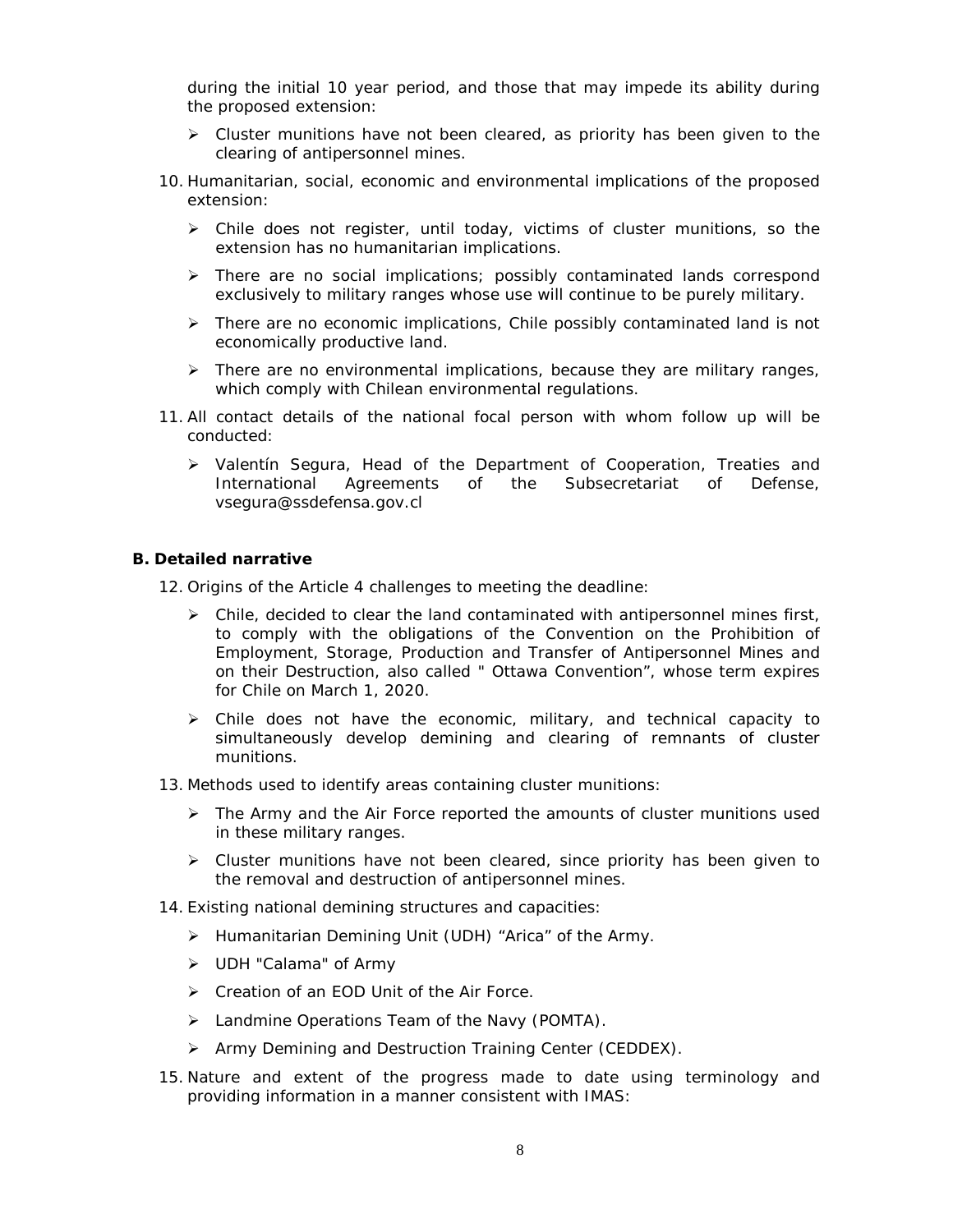- The non-technical surveys reduced the suspicious area by **32,272,476 mt2**.
- $\triangleright$  Cluster munitions have not been cleared, since priority has been given to the removal and destruction of antipersonnel mines.
- 16. Resources made available to support progress made to date:

For the year 2019, it was approved in the budget of the National Demining Commission (CNAD):

| Activity                                                                                                       | <b>Resources</b> |
|----------------------------------------------------------------------------------------------------------------|------------------|
| EOD 2 training at CEDDEX for 20 students in the 1st CH\$ 12,000,000<br>semester of 2019.                       |                  |
| EOD 3 training abroad for 6 Officers and 15 NCOs during US\$ 180,437<br>the 2nd semester 2019                  |                  |
| Performing Non-Technical Survey by the Armed Forces CH\$ 8,000,000<br>for the reduction of contaminated areas. |                  |

- 17. Methods and standards used to release suspected areas, including quality assurance standards:
	- $\triangleright$  Cluster munitions have not been cleared, since priority has been given to the removal and destruction of antipersonnel mines operations.

18. Efforts undertaken in the effective exclusion of civilians from suspected areas:

- > The 4 military ranges where cluster munitions were used and declared "contaminated by suspicion", are located in isolated sectors far away of populated localities and access to the civilian population is prohibited.
- $\triangleright$  In Chile no victims of cluster munitions have been registered.
- $\triangleright$  The area corresponding to the "Pampa Chaca Este" belonging to the Chilean Army, located in the Arica and Parinacota Region, is demarcated with signals and has 4-row barbed wire, requiring repair.
- $\triangleright$  The military ranges belonging to the Air Force have basic signage.
- $\triangleright$  From the compliance with the Convention on the Prohibition of the Use, Stockpiling, Production and Transfer of Anti-Personnel Mines and on their Destruction, educational campaigns have been carried out to the civilian population to identify risks related to mines, UXOs, cluster munitions and other explosive devices, as follows:

| Year | Date      | <b>Activity</b>                                                                                                 | <b>Place</b> | <b>Nearest Military</b><br><b>Shooting Range</b> |
|------|-----------|-----------------------------------------------------------------------------------------------------------------|--------------|--------------------------------------------------|
| 2007 | $12$ -jul | Mine risk prevention workshop, aimed at<br>tour operators                                                       | Arica        | 35 Kms to "Pampa<br>de Chaca"                    |
| 2007 | August    | Campaign for prevention and education on<br>the risk of mines to the civilian population,<br>Putre High School. | Arica        | 35 Kms to "Pampa<br>de Chaca"                    |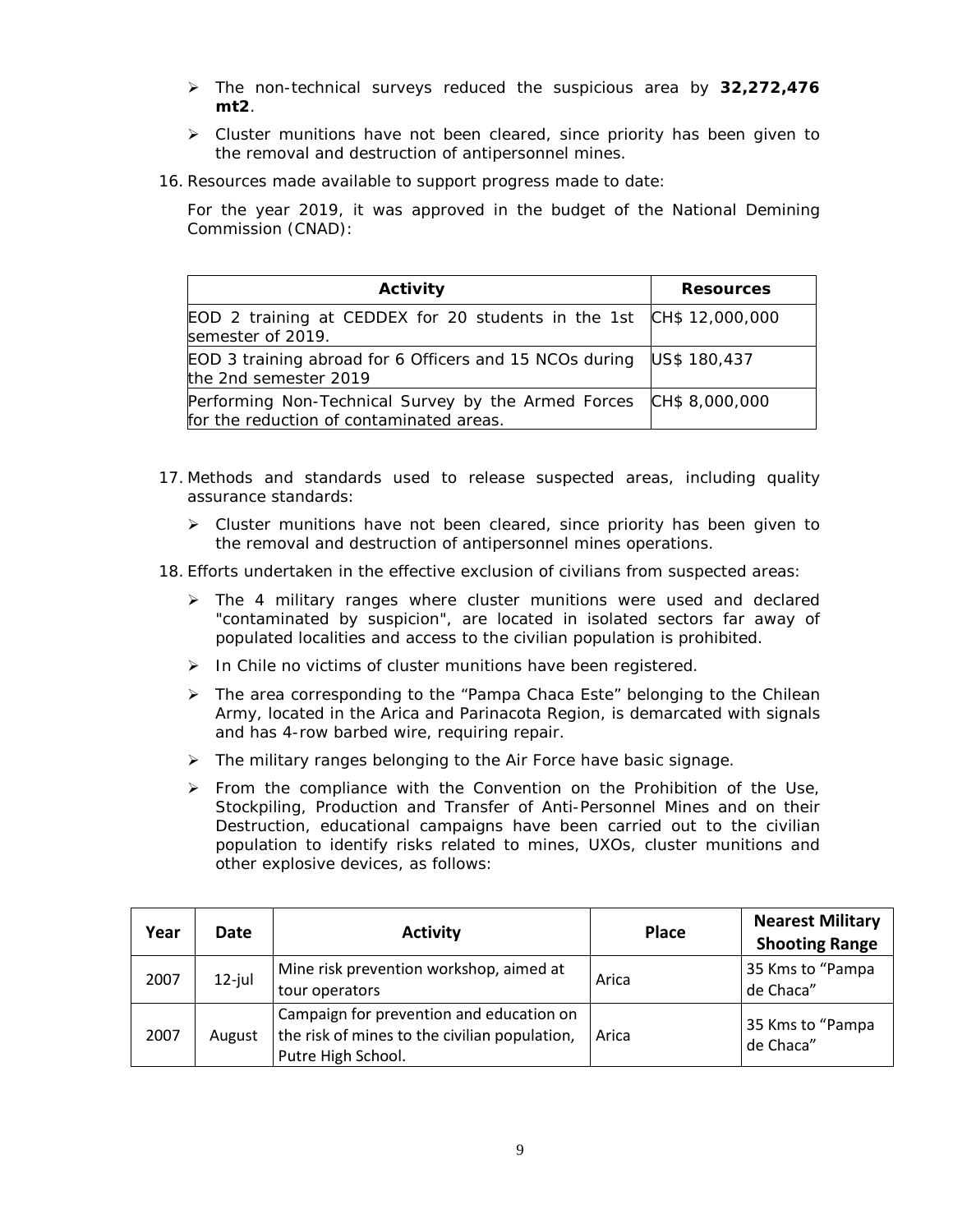| Year | Date       | <b>Activity</b>                                                                                                                                                                                                         | <b>Place</b>                                                                                              | <b>Nearest Military</b><br><b>Shooting Range</b>                                                                                                                                                                                                                                            |
|------|------------|-------------------------------------------------------------------------------------------------------------------------------------------------------------------------------------------------------------------------|-----------------------------------------------------------------------------------------------------------|---------------------------------------------------------------------------------------------------------------------------------------------------------------------------------------------------------------------------------------------------------------------------------------------|
| 2007 | 04-oct     | Workshop on mine risk prevention, for<br>CONAF <sup>4</sup> , SERNATUR <sup>5</sup> staff, ENAP <sup>6</sup><br>executives, teachers and students of the<br>INACAP <sup>7</sup> tourism and risk prevention<br>careers. | Punta Arenas                                                                                              | 64 Kms to Punta<br>Zenteno                                                                                                                                                                                                                                                                  |
| 2007 | October    | Campaign in conjunction with the<br>MINEDUC <sup>8</sup> , focused on schools and high<br>schools on mine risk education.                                                                                               | 1)<br>Visviri<br>2)<br>Putre<br>3)<br>Arica<br>Pozo Almonte<br>4)<br>Alto Hospicio<br>5)<br>Iquique<br>6) | 300 Kms to<br>1)<br>"Pampa de<br>Chaca"<br>2) 165 Kms to<br>"Pampa de<br>Chaca"<br>3) 35 Kms to<br>"Pampa de<br>Chaca"<br>4) 81 Kms to Delta<br>& 92 Kms to<br><b>Barrancas</b><br>5) 50 Kms to<br>Barrancas &<br>115 Kms to<br>Delta<br>6) 40 Kms to<br>Barrancas &<br>126 Kms to<br>Delta |
| 2007 | <b>Dec</b> | Informative workshop on mine risk<br>prevention oriented to the locality of<br>"Cerro Sombrero", Isla Grande de Tierra del<br>Fuego.                                                                                    | Punta Arenas                                                                                              | 183 Kms to Punta<br>Zenteno                                                                                                                                                                                                                                                                 |

<span id="page-10-0"></span>1

<span id="page-10-3"></span><span id="page-10-2"></span><span id="page-10-1"></span><sup>&</sup>lt;sup>7</sup> INACAP is a Chilean high education institution, a private law corporation, founded on October 21, 1966 and constituted by three institutions: INACAP Technical Training Center, INACAP Professional Institute, INACAP Technological

<span id="page-10-4"></span>University of Chile.<br><sup>8</sup> Ministry of Education, Ministerio de Educación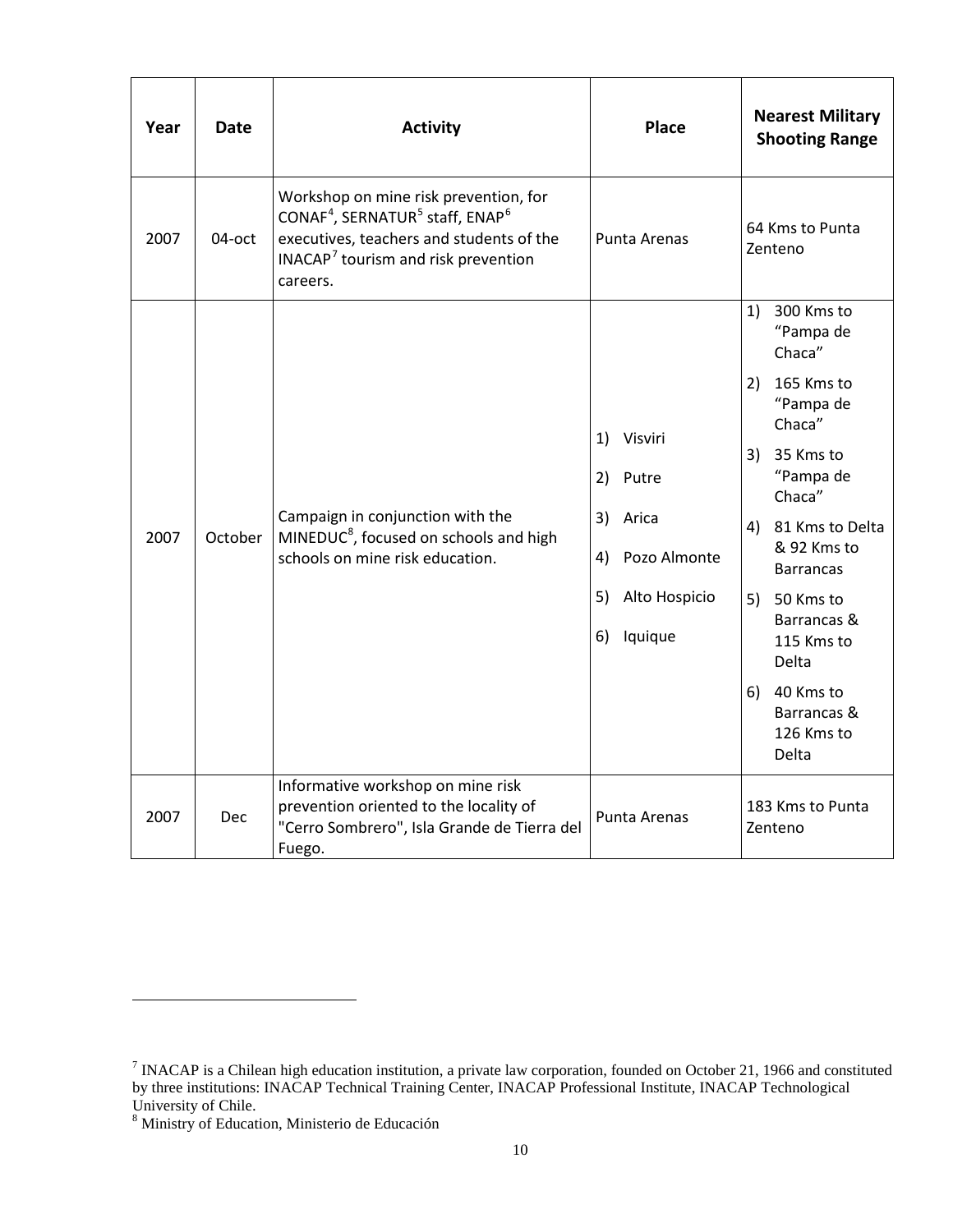| Year | <b>Date</b> | <b>Activity</b>                                                                                                                                                                                                                                  | <b>Place</b>                                          | <b>Nearest Military</b><br><b>Shooting Range</b>                  |
|------|-------------|--------------------------------------------------------------------------------------------------------------------------------------------------------------------------------------------------------------------------------------------------|-------------------------------------------------------|-------------------------------------------------------------------|
| 2010 | May         | Arica y Parinacota;<br>Information dissemination talks and safety<br>Tarapacá;<br>measures on mine risk, in places of mass<br>Antofagasta &<br>access.<br><b>Magallanes Regions</b>                                                              |                                                       | 1) Pampa de Chaca<br>2) Delta<br>3) Barrancas<br>4) Punta Zenteno |
| 2011 |             | Arica y Parinacota,<br>Information dissemination talks and<br>Tarapacá,<br>security measures in places of tourist<br>Antofagasta y<br>interest, in conjunction with the National<br>Magallanes y<br><b>Tourism Service</b><br>Antártica Chilena. |                                                       | 1) Pampa de Chaca<br>2) Delta<br>3) Barrancas<br>4) Punta Zenteno |
| 2012 | 08-nov      | Campaign in conjunction with the<br>MINEDUC on mine risk, at the Liceo Padre<br>Tarapacá Region<br>Alberto Hurtado of Pica                                                                                                                       |                                                       | 1) 144 Kms to<br>Delta<br>136 Kms to<br>2)<br><b>Barrancas</b>    |
| 2012 | 09-nov      | Campaign in conjunction with the<br>MINEDUC on mine risk, at the Liceo Huara.                                                                                                                                                                    | Tarapacá Region                                       | 1)<br>39 Kms to Delta<br>115 Kms to<br>2)<br><b>Barrancas</b>     |
| 2012 | $21 - nov$  | Campaign in conjunction with the<br>MINEDUC on mine risk, at the "Liceo<br>Libertador Bernardo O'Higgins".                                                                                                                                       | <b>Puerto Natales</b>                                 | 215 Kms to Punta<br>Zenteno                                       |
| 2012 | 28-nov      | Campaign in conjunction with the<br>MINEDUC on mine risk, at the Liceo<br>Granaderos of Putre.                                                                                                                                                   | Arica y Parinacota<br>Region                          | 165 Kms to Pampa<br>de Chaca                                      |
| 2012 | 29-nov      | Campaign in conjunction with the<br>Arica y Parinacota<br>MINEDUC on mine risk, at the Francisco<br>Region<br>Napolitano school.                                                                                                                 |                                                       | 35 Kms to Pampa<br>de Chaca                                       |
| 2013 |             | Campaign for prevention and education on<br>the risk of mines to the civilian population.                                                                                                                                                        | Arica, Iquique,<br>Calama, Punta<br>Arenas & Santiago | 1) Pampa de Chaca<br>2) Delta<br>3) Barrancas<br>4) Punta Zenteno |
| 2015 | 24-sep      | Campaign in conjunction with the<br>Arica<br>MINEDUC on mine risk, at Visviri.                                                                                                                                                                   |                                                       | 35 Kms to Pampa<br>de Chaca                                       |
| 2016 | sep-oct     | Campaign in conjunction with the<br>MINEDUC on mine risk.                                                                                                                                                                                        | Iquique                                               | 40 Kms to<br>Barrancas y 126<br>Kms de Delta                      |
| 2017 | 28-sep      | Campaign in conjunction with the<br>MINEDUC on mine risk.                                                                                                                                                                                        | Arica, Putre                                          | 35 Kms & 165 Kms<br>to Pampa de Chaca                             |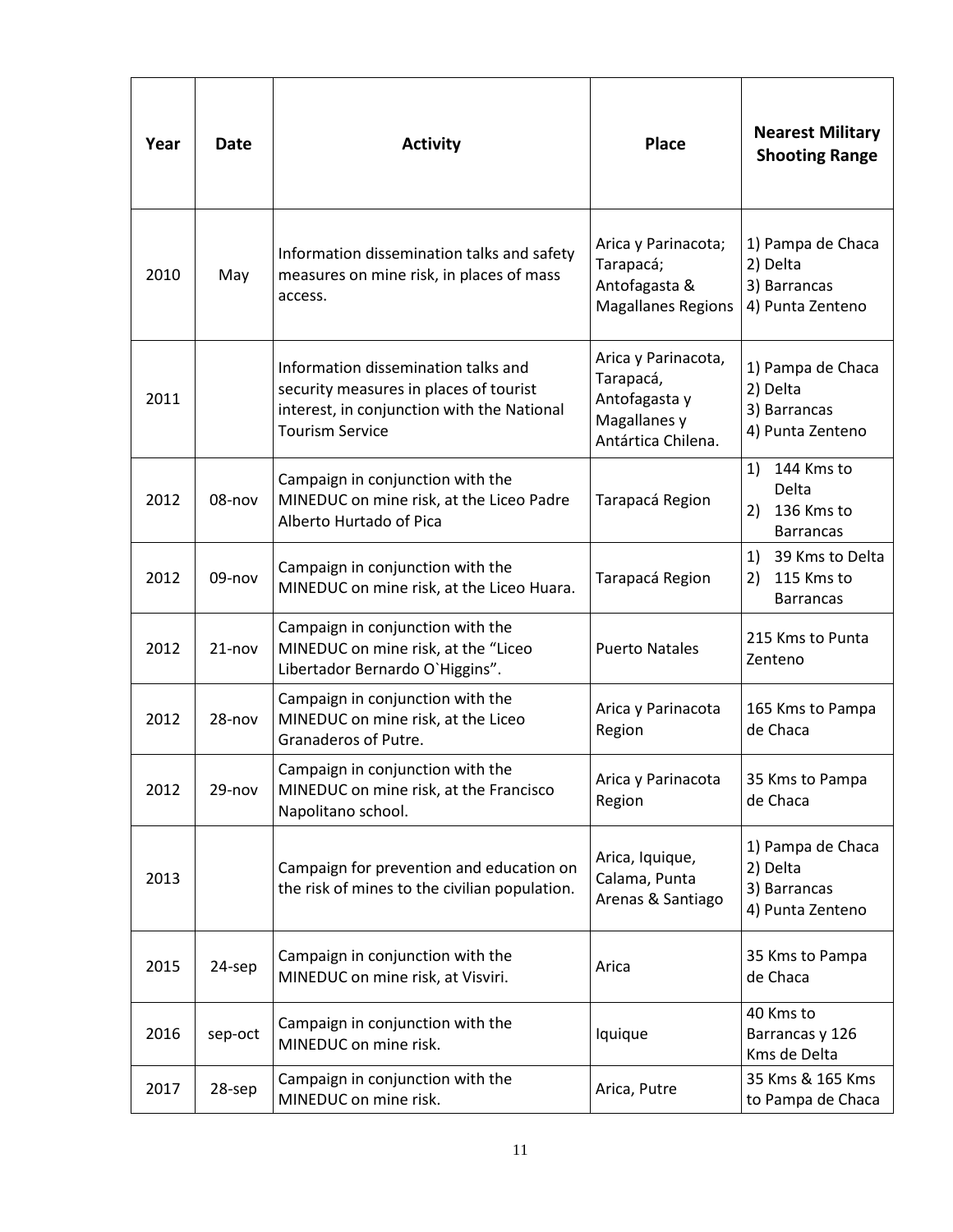| Year | Date      | <b>Place</b><br><b>Activity</b>                                                                     |                                            | <b>Nearest Military</b><br><b>Shooting Range</b> |
|------|-----------|-----------------------------------------------------------------------------------------------------|--------------------------------------------|--------------------------------------------------|
| 2017 | $05$ -oct | Campaign in conjunction with the<br>MINEDUC on mine risk.                                           | Punta Arenas, San<br>Gregorio              | 64 Kms & 135 Kms<br>to Punta Zenteno             |
| 2018 | $25$ -oct | Campaign in conjunction with the<br>MINEDUC on mine risk at "Deportivo"<br>School.                  | Iquique                                    | 40 Kms to<br>Barrancas & 126<br>Kms to Delta     |
| 2019 | $03$ -oct | Campaign in conjunction with the<br>MINEDUC on mine risk at "Chile Norte"<br>School.                | Arica                                      | 35 Kms to "Pampa<br>de Chaca"                    |
| 2019 | $17-oct$  | Campaign in conjunction with the<br>MINEDUC on mine risk at "E-3 Coronel<br>Santiago Bueras" School | Puerto Natales,<br>Región de<br>Magallanes | 215 Kms to "Punta"<br>Zenteno"                   |

19. Nature and extent of the remaining challenges, using terminology contained within, and in a manner consistent with IMAS:

| Location                                                                                 | Size of<br>contaminated<br>area $(m2)$ | <b>Cluster munition</b><br>remnants<br>Type | Estimated<br>quantity | Estimated or<br>known date of<br>contamination   | Method used<br>to estimate<br>suspected area                          | Supplementary<br>information                                                                                                                                                              |
|------------------------------------------------------------------------------------------|----------------------------------------|---------------------------------------------|-----------------------|--------------------------------------------------|-----------------------------------------------------------------------|-------------------------------------------------------------------------------------------------------------------------------------------------------------------------------------------|
| Army<br>military<br>range<br>"Pampa<br>Chaca Este",<br>Arica and<br>Parinacota<br>Region | 30,560,000                             | MK-II LAR<br>160 rockets                    | 608                   | Used in<br>exercises<br>between 1997<br>and 2008 |                                                                       | These areas<br>correspond to<br>military<br>properties<br>intended for<br>training<br>currently in                                                                                        |
| Air Force<br>military<br>range<br>"Delta",<br>Tarapacá<br>Region                         | 28,291,563                             | <b>CB-250K</b><br>aerial bomb               | 4                     | Used in<br>"Hurricane"<br>exercise in<br>2004    | The total area<br>of the military<br>premises used<br>for instruction | use. In them<br>different types<br>of ammunition<br>have been used<br>-including<br>cluster<br>munitions-,<br>after which,<br>and according<br>to the usual<br>procedures of<br>the armed |
| Air Force<br>military<br>range<br>"Barrancas",<br>Tarapacá<br>Region                     | 2,669,542                              | CB-250K<br>aerial bomb                      | 16                    | Used in<br>daytime<br>instruction in<br>2007     | has been<br>considered.                                               |                                                                                                                                                                                           |
| Air Force<br>military<br>range "Punta<br>Zenteno",<br>Magallanes<br>Region               | 3,090,019                              | <b>CB-250K</b><br>aerial bomb               | 20                    | Used in<br>daytime<br>instruction in<br>2007     |                                                                       | forces, it was<br>cleared of<br>remnants of<br>ammunition or<br>UXO <sub>S</sub> .                                                                                                        |
| <b>TOTAL</b>                                                                             | 64,611,124                             | <b>TOTAL</b>                                | 648                   |                                                  |                                                                       |                                                                                                                                                                                           |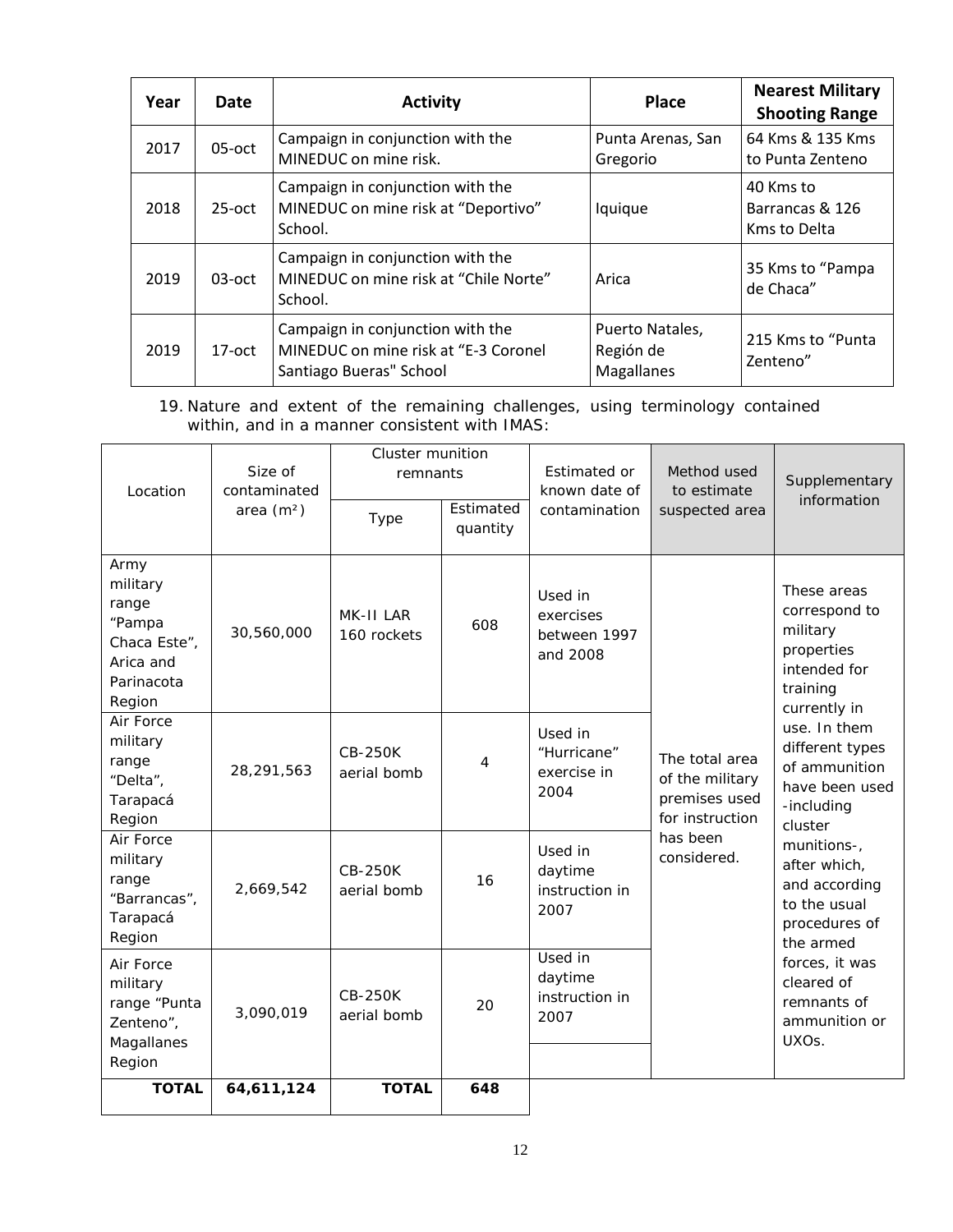- **As a result of the Non-Technical Surveys, the reported area of 96,883,600 m2 was reduced by 32,272,476 M2, leaving an area of 64,611,124 on which to carry out the Technical Surveys.**
- 20. Humanitarian, social, economic and environmental implications of the proposed extension:
	- $\triangleright$  There are no humanitarian implications; Chile has no victims of cluster munitions.
	- > There are no social implications; possibly contaminated lands correspond exclusively to military ranges whose use will continue to be purely military.
	- $\triangleright$  There are no economic implications, Chile possibly contaminated land is not economically productive land.
	- $\triangleright$  There are no environmental implications, because they are military ranges, which comply with Chilean environmental regulations.
- 21. Institutional, financial, technical and human means and resources available and/or necessary in order to meet remaining challenges:
	- $\triangleright$  Available financial means:

For the year 2019, it was approved in the budget of the National Demining Commission (CNAD):

| Activity                                                                                                       | <b>Resources</b> |  |
|----------------------------------------------------------------------------------------------------------------|------------------|--|
| EOD 2 training at CEDDEX for 20 students in the 1st CH\$ 12,000,000<br>semester of 2019.                       |                  |  |
| EOD 3 training abroad for 6 Officers and 15 NCOs during US\$ 180,437<br>the 2nd semester 2019                  |                  |  |
| Performing Non-Technical Survey by the Armed Forces CH\$ 8,000,000<br>for the reduction of contaminated areas. |                  |  |

- ▶ Required financial means, US \$ 7,126,686.57 (approximate)
- $\triangleright$  Technical means available and required by the State party for the clearing and destruction of all remnants of cluster munitions during the proposed extension:
	- Technical means available:

They would be made up of the Army and Navy demining units that are currently complying with the Convention on Antipersonnel Mines until March 1, 2019, who have the training to execute the clearing of potentially contaminated land. Eventually, Air Force personnel and units would be added.

• Required technical means:

As described in the previous paragraph, the available technical means will be used, prior to a specific retraining.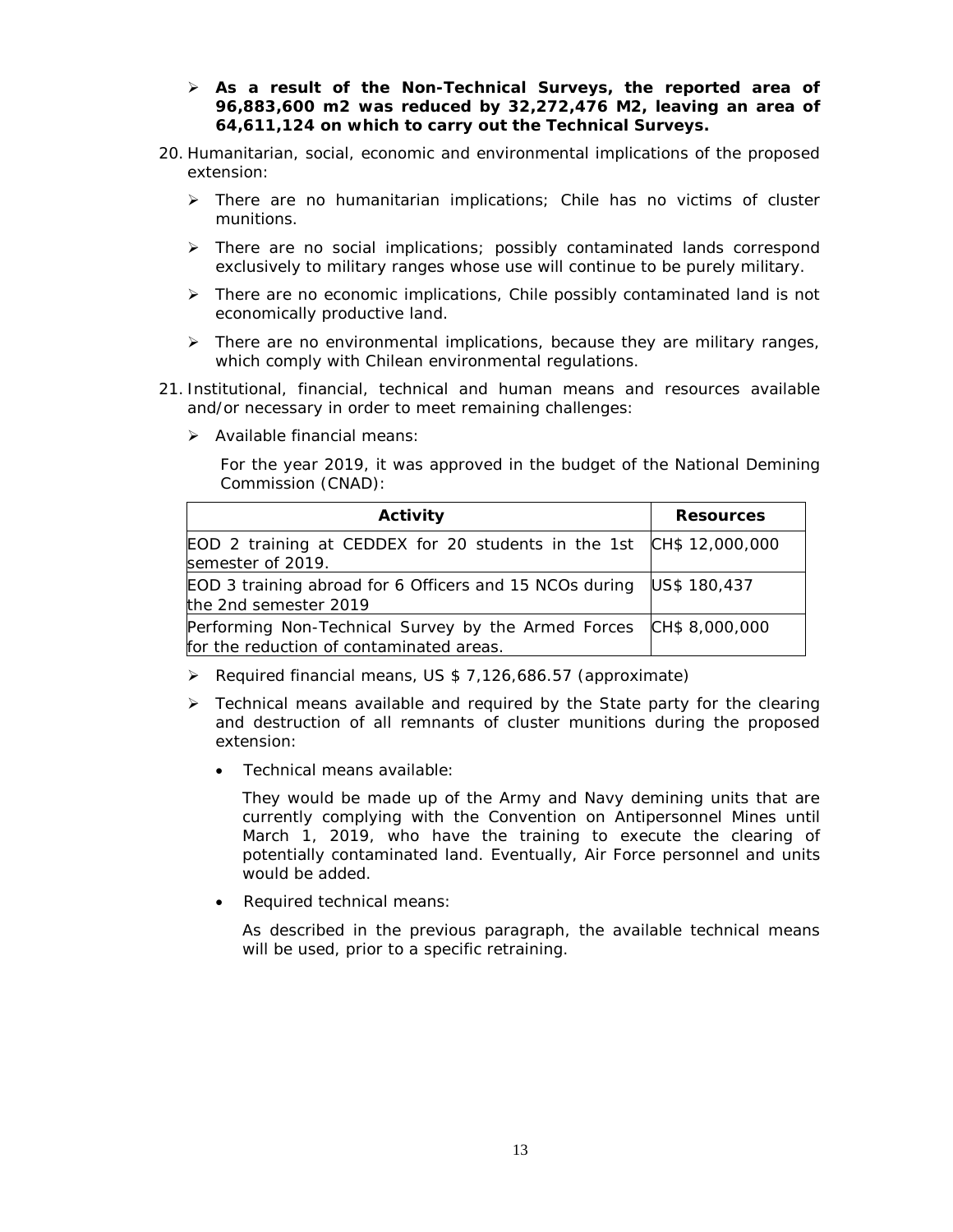

Figure 6. Organization of cluster munitions clearing unit.



Figure 7. Protection Equipment.

- 22. Amount of time requested and reasoning behind the amount of time requested:
	- > Amount of time requested:
		- 5 years.